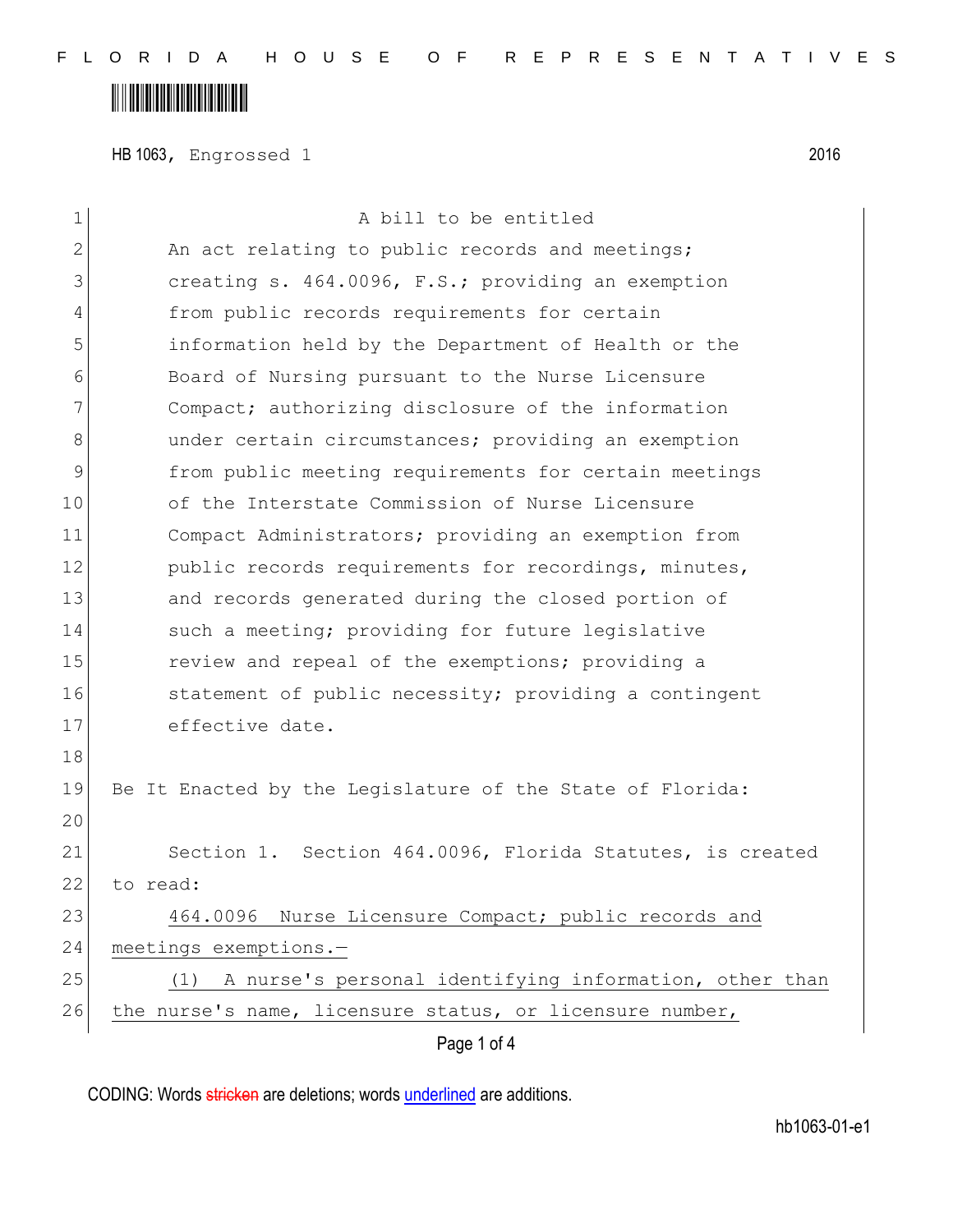F L O R I D A H O U S E O F R E P R E S E N T A T I V E S

## 

HB 1063, Engrossed 1 2016

| 27 | obtained from the coordinated licensure information system, as        |
|----|-----------------------------------------------------------------------|
| 28 | defined in s. 464.0095, and held by the department or the board       |
| 29 | is exempt from s. 119.07(1) and s. 24(a), Art. I of the State         |
| 30 | Constitution unless the state that originally reported the            |
| 31 | information to the coordinated licensure information system           |
| 32 | authorizes the disclosure of such information by law. Under such      |
| 33 | circumstances, the information may only be disclosed to the           |
| 34 | extent permitted by the reporting state's law.                        |
| 35 | (2) (a) A meeting or portion of a meeting of the Interstate           |
| 36 | Commission of Nurse Licensure Compact Administrators established      |
| 37 | under s. 464.0095 at which matters specifically exempted from         |
| 38 | disclosure by federal or state statute are discussed is exempt        |
| 39 | from s. 286.011 and s. 24(b), Art. I of the State Constitution.       |
| 40 | (b) Recordings, minutes, and records generated during an              |
| 41 | exempt meeting are exempt from s. $119.07(1)$ and s. $24(a)$ , Art. I |
| 42 | of the State Constitution.                                            |
| 43 | (3)<br>This section is subject to the Open Government Sunset          |
| 44 | Review Act in accordance with s. 119.15 and shall stand repealed      |
| 45 | on October 2, 2021, unless reviewed and saved from repeal             |
| 46 | through reenactment by the Legislature.                               |
| 47 | Section 2. (1) The Legislature finds that it is a public              |
| 48 | necessity that a nurse's personal identifying information, other      |
| 49 | than the nurse's name, licensure status, or licensure number,         |
| 50 | obtained from the coordinated licensure information system, as        |
| 51 | defined in s. 464.0095, Florida Statutes, and held by the             |
| 52 | Department of Health or the Board of Nursing be made exempt from      |
|    | Page 2 of 4                                                           |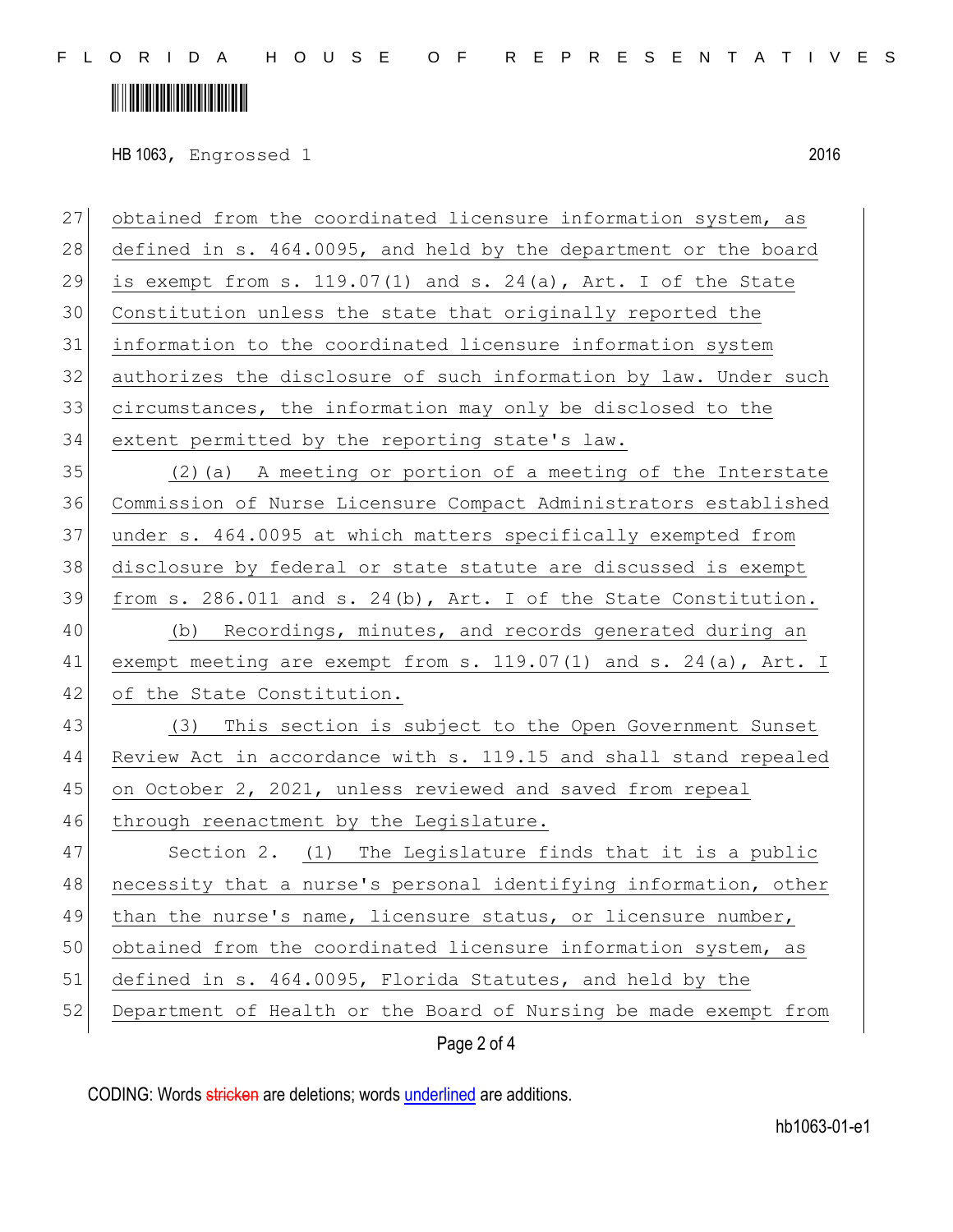### 

HB 1063, Engrossed 1 2016

Page 3 of 4 53  $\vert$  s. 119.07(1), Florida Statutes, and s. 24(a), Article I of the 54 State Constitution. Protection of such information is required 55 under the Nurse Licensure Compact, which the state must adopt in 56 order to become a party state to the compact. Without the public 57 records exemption, this state will be unable to effectively and 58 efficiently implement and administer the compact. 59 (2)(a) The Legislature finds that it is a public necessity 60 that any meeting or portion of a meeting of the Interstate 61 Commission of Nurse Licensure Compact Administrators established 62 under s. 464.0095, Florida Statutes, at which matters 63 specifically exempted from disclosure by federal or state 64 statute are discussed be made exempt from s. 286.011, Florida 65 Statutes, and s. 24(b), Article I of the State Constitution. 66 (b) The Nurse Licensure Compact requires any meeting or 67 portion of a meeting in which the substance of paragraph (a) is 68 discussed to be closed to the public. Without the public meeting 69 exemption, this state will be prohibited from becoming a party 70 state to the compact. Thus, this state will be unable to 71 effectively and efficiently administer the compact.  $72$  (3) The Legislature also finds that it is a public 73 necessity that the recordings, minutes, and records generated 74 during a meeting that is exempt pursuant to s. 464.0096, Florida 75 Statutes, be made exempt from s.  $119.07(1)$ , Florida Statutes, 76 and s. 24(a), Article I of the State Constitution. Release of 77 such information would negate the public meeting exemption. As 78 such, the Legislature finds that the public records exemption is